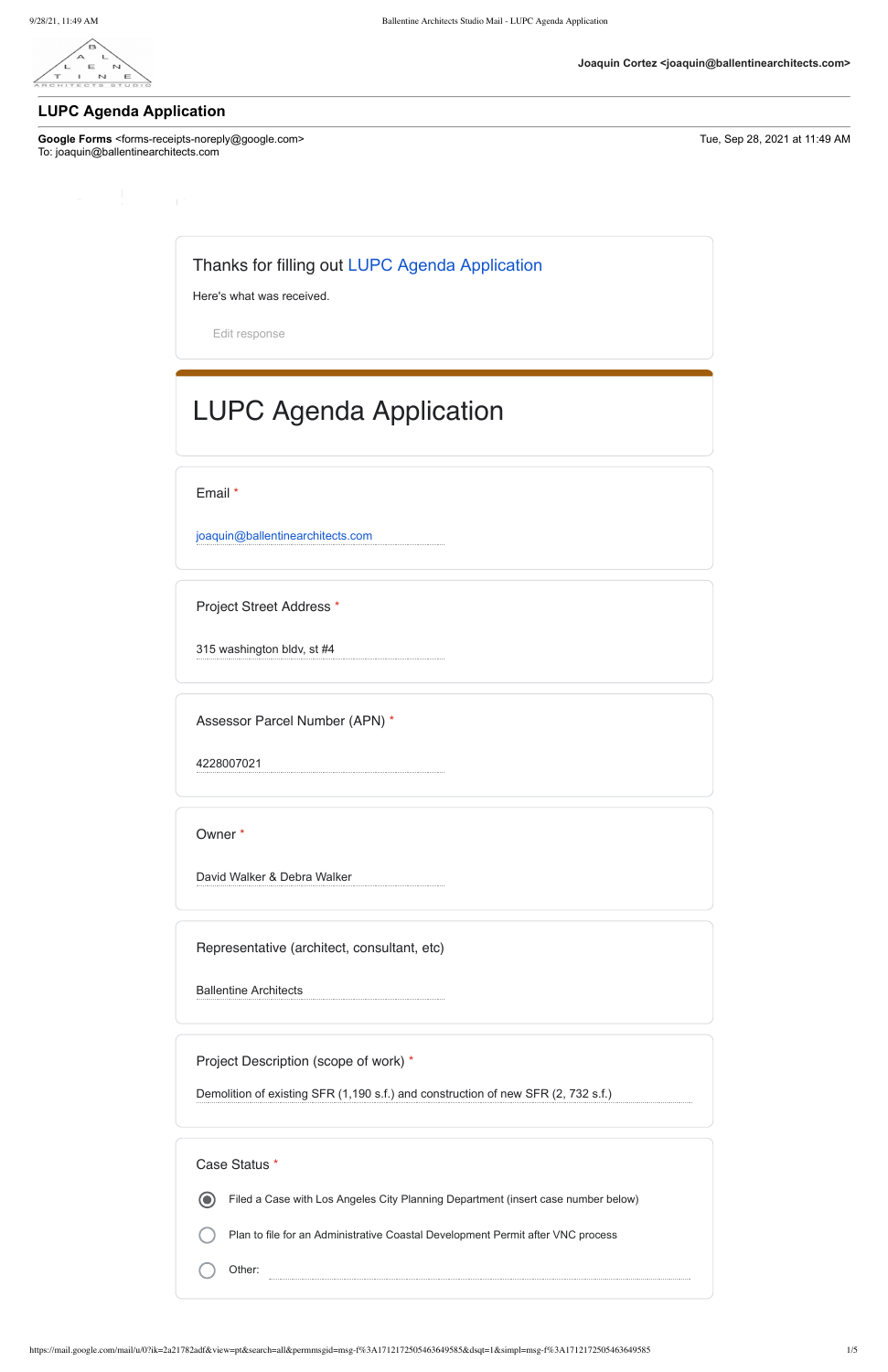| Case Number(s) (if applicable) |  |  |
|--------------------------------|--|--|
|--------------------------------|--|--|

DIR-2020-6145-CDP-MGL

Type of Project \*

| Category * |  |                                                                                    |  |  |
|------------|--|------------------------------------------------------------------------------------|--|--|
|            |  | Not Applicable                                                                     |  |  |
|            |  | Located in a SurveyLA potential historic district, and identified as a contributor |  |  |
|            |  | Located in a Survey LA potential historic district, but not a contributor          |  |  |
|            |  | Identified as an individually significant historic resource                        |  |  |

#### Identified as an individually significant historic res

- Single Family or Duplex, or Triplex  $\vert \vee \vert$ 
	- Multi-Family Residential (4 units or more)
- Mixed-Use or Commercial
- Restaurant/Bar
- Alcohol related Conditional Use Case

Other: 

| Type of Construction *            |
|-----------------------------------|
| Existing Structure, Change of Use |
| Existing with Remodel/Addition    |
| <b>New Construction</b>           |
| Other:<br>----------------        |

#### Not Applicable  $\odot$

Do you propose to remove a housing unit through demolition or conversion? If yes, provide Mello determination letter from HCIDLA \*

| Yes |  |
|-----|--|
| No  |  |

Historic Resources

# Resource Report \*

I do not plan to complete a resource report from a qualified consultant

I have completed a resource report from a qualified consultant and will provide to LUPC

Venice Specific Plan / Zoning Code

Are you applying for any variances and/or adjustments from the Zoning Code or Venice Specific Plan? State Yes or No. If yes, describe what is being applied for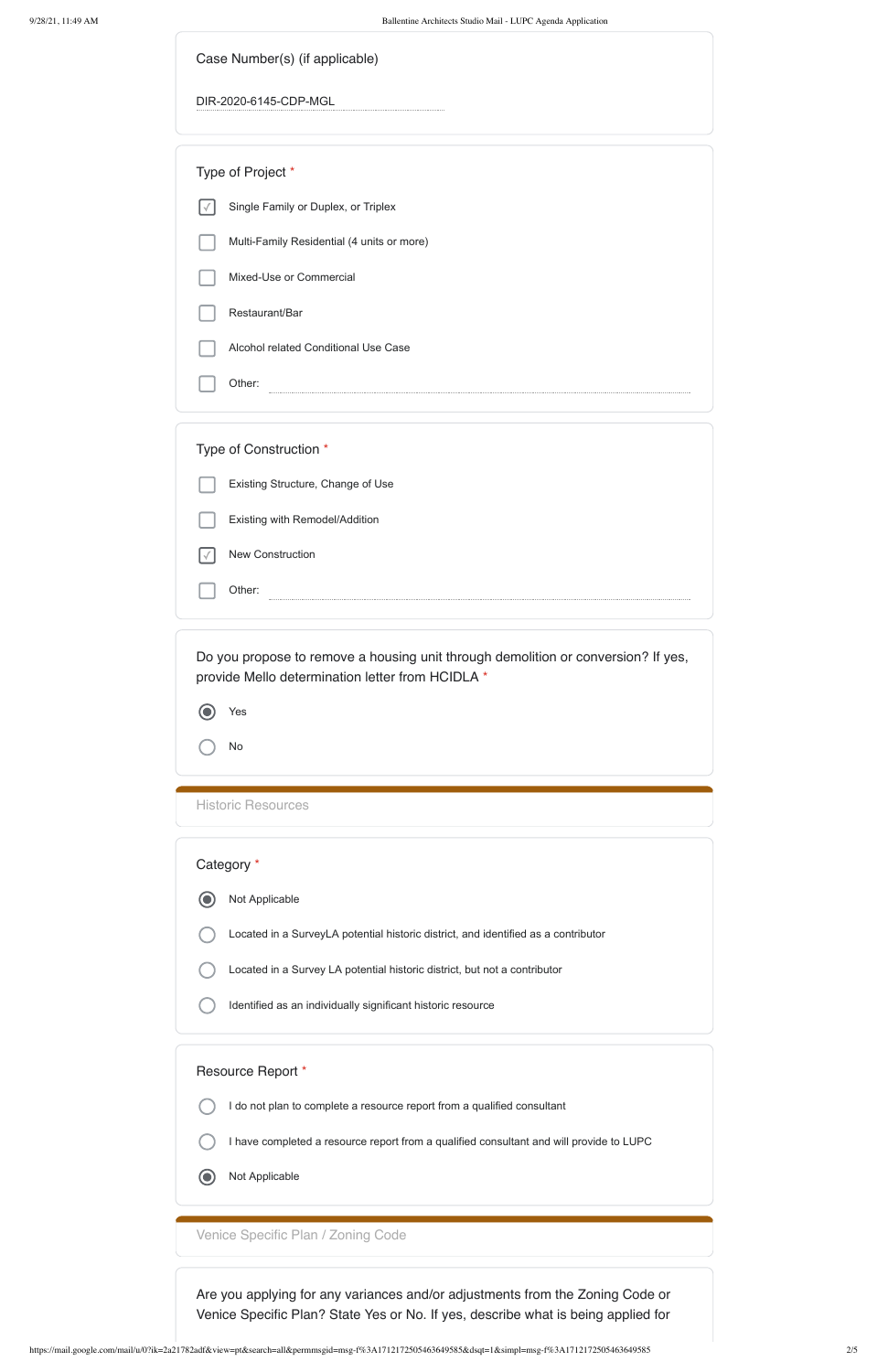and reasoning/justification

NO

### Subarea \*

- Ballona Lagoon West Bank Subarea
- Ballona Lagoon (Grand Canal) East Bank Subarea
- Silver Strand Subarea
- Marina Peninsula Subarea
- Venice Canals Subarea
- North Venice Subarea
- Oakwood-Milwood-Southeast Venice Subarea  $\odot$
- Oxford Triangle Subarea
- East of Lincoln (Not in Coastal Zone)



Parking Required \*

3



Building Height Limit (top of structure for flat roof or top of slope for varied roof line \* 35'-0"